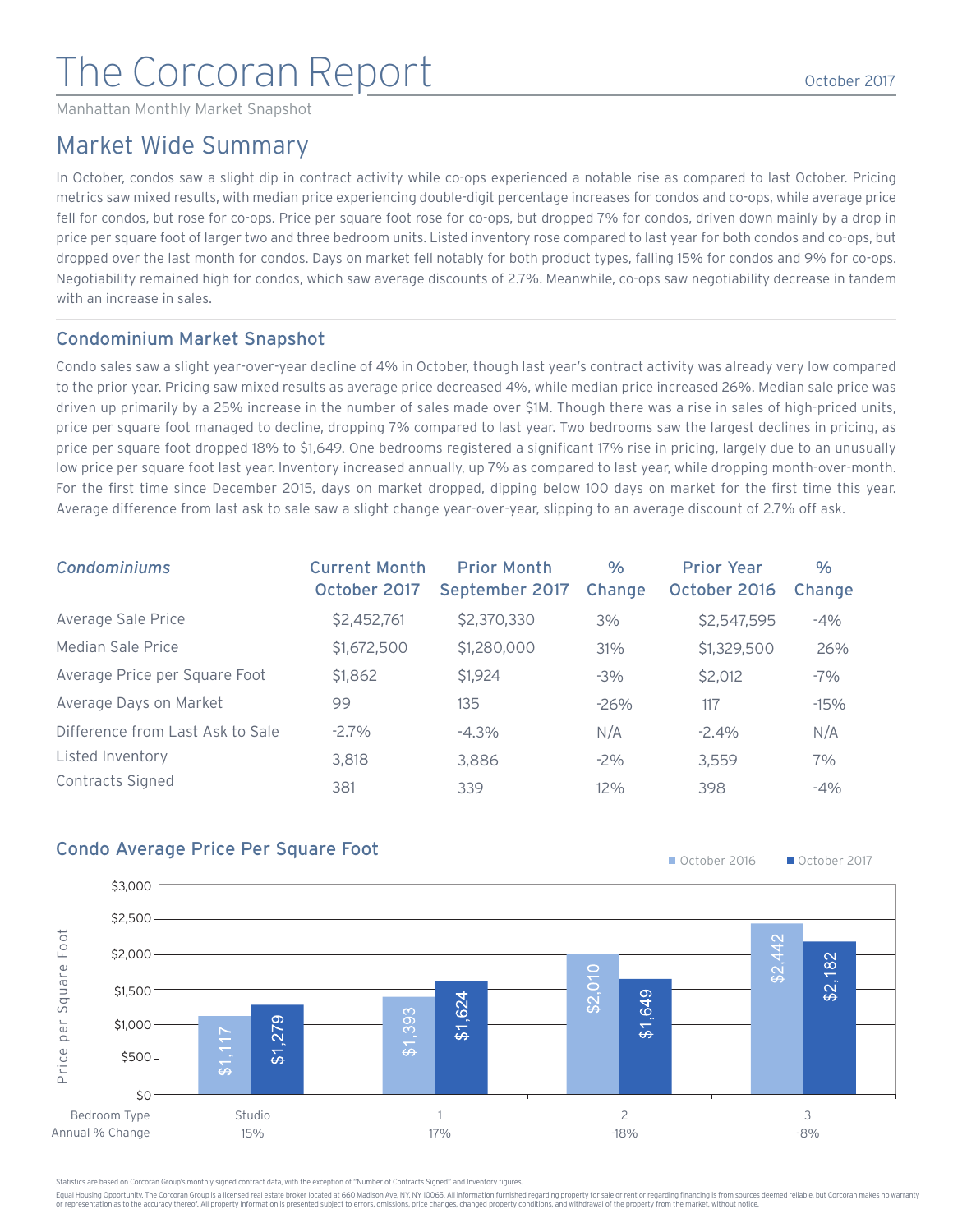## The Corcoran Report

Manhattan Monthly Market Snapshot

### Cooperative Market Snapshot

Co-op sales year-over-year saw remarkable gains, up 22% annually. This jump in sales was partially attributable to a slow October last year, which saw the lowest activity for that month since 2011. A boost in sales was met by an increase in pricing, as average and median sale price both saw double-digit gains year-over-year, due to 40% more sales over \$1M versus last year. Average price per square foot increased 7% as compared to last year, with every bedroom type experiencing a boost in pricing. Similar to condos, days on market fell for co-ops, falling to 86 days, a decrease of 9%. This decrease in days on market was met by an average discount of only .6%, making October only the third month to see discounts less than 1% in the last two years. Co-op inventory was nearly level with last month, but saw a more sigificant rise of 12% compared to last year, as listed inventory remained over 3,000.

| Cooperatives                     | <b>Current Month</b><br>October 2017 | <b>Prior Month</b><br>September 2017 | $\%$<br>Change | <b>Prior Year</b><br>October 2016 | $\%$<br>Change |
|----------------------------------|--------------------------------------|--------------------------------------|----------------|-----------------------------------|----------------|
| Average Sale Price               | \$1,455,207                          | \$1,262,838                          | 15%            | \$1,225,011                       | 19%            |
| Median Sale Price                | \$973,000                            | \$768,750                            | 27%            | \$835,000                         | 17%            |
| Average Price per Square Foot    | \$1,221                              | \$1,318                              | $-7%$          | \$1,136                           | 7%             |
| Average Days on Market           | 86                                   | 97                                   | $-11\%$        | 95                                | $-9%$          |
| Difference from Last Ask to Sale | $-0.6\%$                             | $-2.2\%$                             | N/A            | $-1.3\%$                          | N/A            |
| Listed Inventory                 | 3.092                                | 3.081                                | $0\%$          | 2,762                             | 12%            |
| Contracts Signed                 | 601                                  | 417                                  | 44%            | 491                               | 22%            |

#### Co-op Average Price Per Square Foot